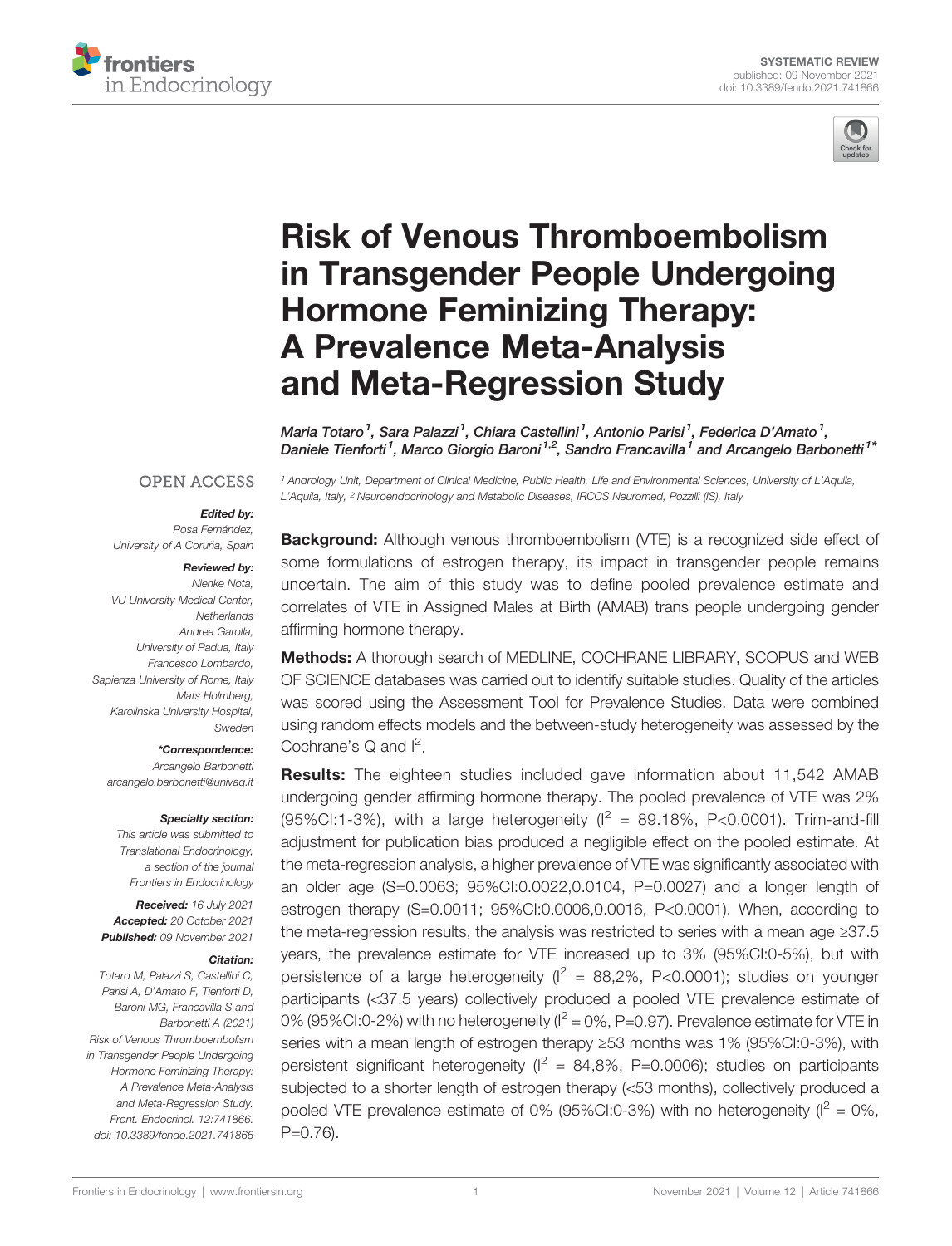**Conclusions:** The overall rate of VTE in AMAB trans people undergoing gender affirming hormone therapy was 2%. In AMAB population with <37.5 years undergoing estrogen therapy for less than 53 months, the risk of VTE appears to be negligible. Further studies are warranted to assess whether different types and administration routes of estrogen therapy could decrease the VTE risk in AMAB trans people over 37.5 years subjected to long-term therapy.

Systematic Review Registration: [<https://www.crd.york.ac.uk/PROSPERO/>], identifier [CRD42021229916].

Keywords: gender dysphoria, gender affirming hormone therapy, venous thomboembolism, transgender, estrogen

### INTRODUCTION

Transgender people do not experience gender as consistent with their birth sex. The non-correlation between experienced gender and biological sex, known as gender incongruence ([1](#page-9-0)), can lead to stigma, depression, body uneasiness, social margination for Assigned Males at Birth (AMAB) and Assigned Females at Birth (AFAB) trans people ("gender dysphoria"). For those who want to change all/some physical features can start gender affirming care (hormonal and/or surgical treatment).

According to a meta-analysis by Collin and colleagues, the overall prevalence estimates for transgender diagnoses were 2.5 per 100,000 for AFAB and 5.8 per 100,000 for AMAB, although prevalence may vary based on different definitions ([2](#page-9-0)).

World Professional Association for Transgender Health (WPATH) guidelines define hormone treatment as medically necessary for transgenders asking for medical interventions to affirm their gender [\(3](#page-9-0)). The Endocrine Society recommends oral, transdermal, or intramuscular 17b-estradiol for AMAB trans people ([4\)](#page-9-0). Oral administration includes micronized  $17\beta$ -estradiol, conjugated estrogens and estradiol valerate, quickly cleaved to 17bestradiol, while ethinyl estradiol is no longer recommend because of the poor safety profile [\(5\)](#page-9-0). Co-administration with androgen inhibitors (cyproterone, spironolactone, progesterone) is often chosen to foster feminization ([6,](#page-9-0) [7](#page-9-0)). However, the lack of international standardization of specific hormone regimens for gender affirming therapy in AMAB trans people hinders the knowledge of the side effects of hormone treatment, including venous thromboembolism (VTE).

The incidence rate of VTE in young women who do not use estrogens is about 1 in 10,000 per year ([8](#page-9-0)–[10](#page-9-0)). Much of the available data on thrombotic risk associated to estrogen treatment steams from studies on cisgender women treated with combined oral contraceptives (COCs), or with hormone replacement therapy (HRT) ([11](#page-9-0)). In cisgender women, COC increases the risk of VTE by approximately 2–4 fold ([10,](#page-9-0) [12](#page-9-0)) and a higher risk would result from increases in estrogen dose ([13\)](#page-9-0). Transdermal estrogen formulations used for HRT in postmenopausal women do not seem to be associated with a significant increase in the VTE risk ([12,](#page-9-0) [14](#page-9-0)–[16](#page-9-0)) and had showed a low thrombogenic profile in AMAB trans people, although there are no head-to-head studies with other estrogen formulations ([17,](#page-9-0) [18\)](#page-9-0). However, thrombophilia, smoking,

obesity, age, major surgery and fractures are well-recognized risk factors in the general population and could contribute, alone or in combination, to promote VTE in COC and HRT users [\(19](#page-9-0)–[22](#page-9-0)).

Results of studies on the thrombotic risk in cisgender women under COC or HRT should not be translated to AMAB trans people due to differences in age, estrogen formulations and doses ([23\)](#page-9-0); cisgender women and AMAB trans people do have genetic differences and AMAB usually also use androgen inhibitors. Furthermore, many data on the risk of VTE in AMAB trans people undergoing feminizing hormone treatment have been produced in case reports or small series, thus reaching a low statistical power [\(18](#page-9-0)). In a meta-analysis by Khan and colleagues [\(7\)](#page-9-0), the incidence rate for VTE was 2.3 per 1,000 person-years (95% CI: 0.8 – 6.9). However, this estimate was burdened with a large and unexplained between-study heterogeneity ( $I^2 = 74\%$ ; P = 0.0039). More recently, a systematic review pointed to a significantly higher incidence of VTE in treated AMAB compared to AFAB trans people (42.8 vs 10.8 VTE per 10,000 patient years; P = 0.02) [\(24](#page-9-0)). Again, a large between-study heterogeneity arose, and the qualitative approach did not allow the identification of covariates potentially able to influence the pooled data.

Given the large unexplained heterogeneity among the studies, the actual impact and risk of VTE in AMAB trans people receiving gender affirming hormone therapy remains uncertain. In this light, we aimed to perform a systematic review and a meta-analysis of available studies to define pooled prevalence estimate and correlates of VTE in AMAB undergoing hormone feminizing therapy.

### MATERIALS AND METHODS

The study was conducted according to the Preferred Reporting Items for Systematic Review and Meta-Analysis Protocols (PRISMA-P) ([25\)](#page-9-0). It also complies with the guidelines of Meta-Analyses and Systematic Reviews of Observational Studies (MOOSE) [\(26\)](#page-9-0). The PRISMA-P and MOOSE checklists have been presented as [Supplementary Table 1](#page-8-0) (A and B). The study is registered in the PROSPERO (International Prospective Register of Systematic Reviews) with the number CRD42021229916. [\(https://www.crd.york.ac.uk/PROSPERO/](https://www.crd.york.ac.uk/PROSPERO/)).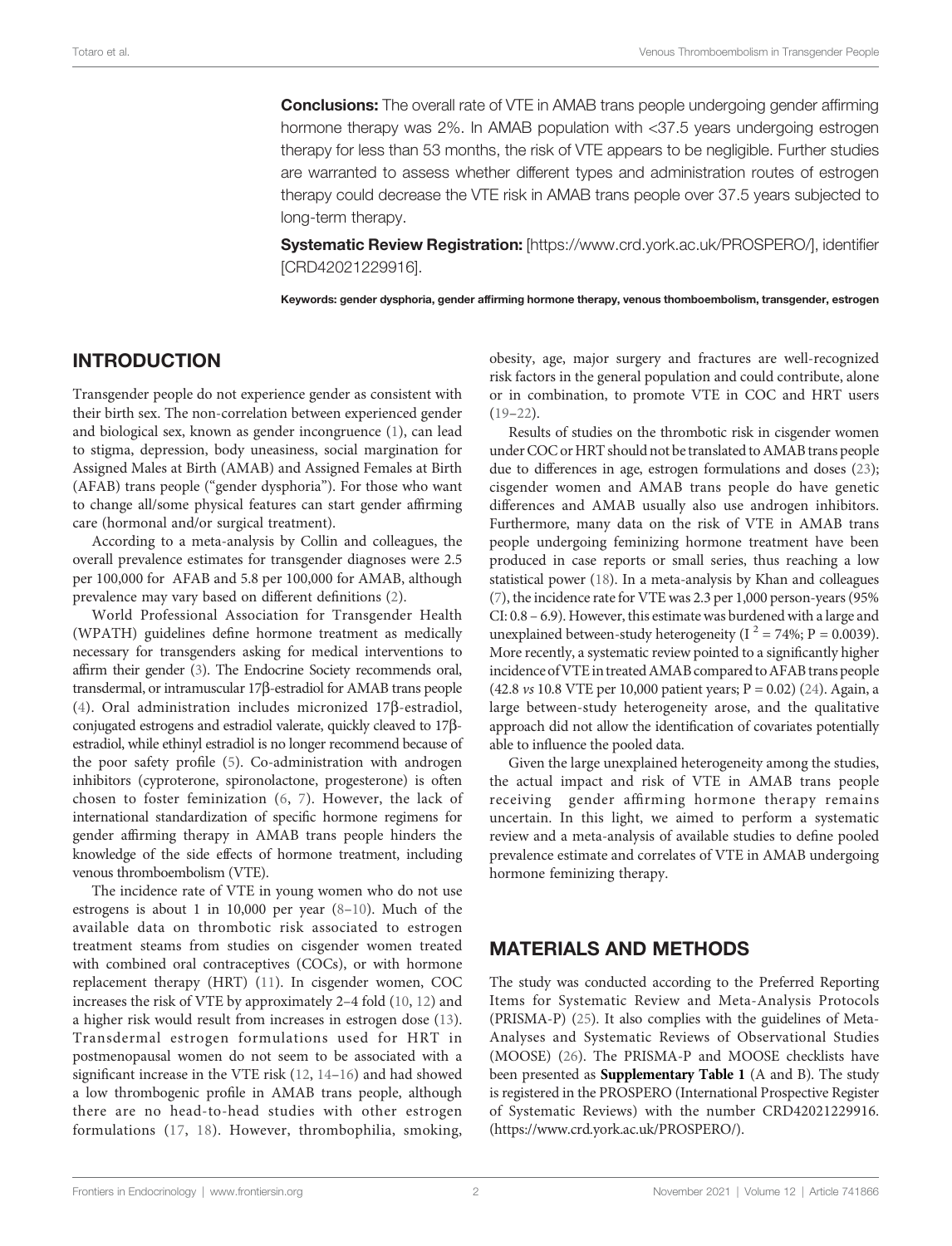### Systematic Search Strategy

A systematic search was performed in MEDLINE, Scopus, Cochrane Library and Web of Science, including the following free and vocabulary terms: 'gender dysphoria', 'gender identity', 'MTF', 'Assigned Males at Birth', 'AMAB', 'gender transition', 'transsexual', 'transfeminine', 'transwomen', 'gender affirmation', 'gender affirming hormone therapy', 'feminizing therapy', 'estrogen', 'hormone therapy', 'thrombosis', 'embolism', 'thromboembolism', using the Boolean functions AND/OR. The search was restricted to Englishlanguage studies enrolling human participants, published up to April 2021. If it was not clear from the abstract whether the study contained relevant data, the full text was retrieved. The reference lists of the identified articles were also scrutinized to find possible additional pertinent studies.

### Inclusion and Exclusion Criteria

Eligible studies were identified according to a PECOS (Population, Exposure, Comparison/Comparator, Outcomes, Study design) model ([Supplementary Table 2](#page-8-0)).

Studies were included in quantitative analysis if they reported the prevalence (or information for its calculation) of VTE events in AMAB trans people recruited from the general population or from cohorts of patients. Observational studies (case-control, cross-sectional, prospective and series of cases), as well as intervention studies were screened for eligibility. Only information about cases (AMAB trans people) were extracted from case-control studies. Duplicates were rigorously checked and removed.

Reviews, meta-analyses and studies lacking to assess the outcomes of interest were excluded. When the same population sample was used for multiple publications, only the study with the largest number of participants was included.

Two independent reviewers (M.T. and S.P.) evaluated the full text of all selected studies for eligibility, and, where disagreement occurred, a third reviewer (A.B.) took a decision after open discussion.

# Data Extraction

Data were extracted from the selected studies by four independent reviewers (A.P., S.P., F.D.A. and D.T.) by including the first author, publication year, country/geographic region, study design, the total number of AMAB and the number of those who have experienced a VTE event. When available, the mean age and body mass index (BMI) of the participants, smoking habit, type, dosage and duration of hormone therapy, diagnosis of comorbidities, including type-2 diabetes mellitus (T2DM), dyslipidemia and hypertension, were also taken into account. When summary statistics were not fully reported, these were calculated, whenever possible [\(27\)](#page-9-0).Where data were missing, incomplete or inconsistent, the authors were contacted to obtain necessary information.

### Quality Assessment

Quality of the studies was assessed using an adapted Assessment Tool for Prevalence Studies ([28\)](#page-9-0). This tool, designed to assess the risk of bias in prevalence studies, considers 10 different items, including representativeness and selection of the study population, likelihood of non-response bias, process of data collection, appropriateness of the definition of cases (AMAB trans people) as well as of the measurement of the parameter of interest (prevalence of VTE). Response options for individual items were either low or high risk of bias and a summary assessment of the overall risk of bias was based on the subjective judgment attributed to the 10 items: 7-10 items with 'low risk' judgment indicated an overall low risk of bias; 4-6 items with 'low risk' judgment indicated an overall moderate risk of bias; 0-3 items with 'low risk' judgment indicated an overall high risk of bias.

Quality assessment was performed independently by 2 reviewers (M.T. and C.C.) and any disagreement was resolved by involving a third reviewer (A.B.) who re-evaluated the original study.

### Statistical Analysis

The pooled prevalence of VTE was estimated by a random-effects model which assumes that the included studies have varying effect sizes, thus providing a conservative estimate of the overall effect. The 95% confidence intervals (CIs) of the prevalence reported in individual studies were estimated from the proportion of cases of VTE and the sample size, using the binomial Clopper-Pearson exact method. After ascertaining the non-normal distribution of the original data sets (by the Shapiro-Wilk test), the Freeman-Tukey double arcsine transformation was applied to the primary study data to approximate normality. The final pooled results and 95% CIs were back transformed and expressed as percentages for an easier interpretation. An inverse variance method was used for weighting each study in the pooled estimates. The Cochran's Chi square (Cochran's Q) test and the  $I^2$  test were used to analyze the statistical heterogeneity between the results of different studies: an  $I^2$  >50% and/or P <0.05 indicated substantial heterogeneity [\(29\)](#page-9-0).

Publication bias was assessed through funnel plots [\(30](#page-9-0)) and the Begg adjusted rank correlation test ([31\)](#page-9-0). In case of asymmetric funnel shape, Duval and Tweedie's 'trim-and-fill' analysis was carried out to detect putative missing studies which could rebalance the distribution; the analysis provides an adjusted pooled estimate taking the additional studies into account, thus correcting the analysis for publication bias ([32](#page-9-0)).

Covariates that could affect the estimates, such as the mean age and BMI of the participants, comorbidities, smoking habit, type, dosage and duration of hormone therapy were included in linear meta-regression models.

Data were analyzed and graphed using the packages 'metafor' and 'ggplot2' of the R statistical software (version 4.0.3, 2020; The R Foundation for Statistical Computing, Vienna, Austria).

# RESULTS

# Study Selection and Quality Assessment

From the electronic search we retrieved a total of 1039 studies and, after removal of duplicates, 910 studies were left. 811 papers were excluded as irrelevant, based on title and abstract reading. Hence, as shown in [Figure 1](#page-3-0), 99 studies were identified, of which 18 met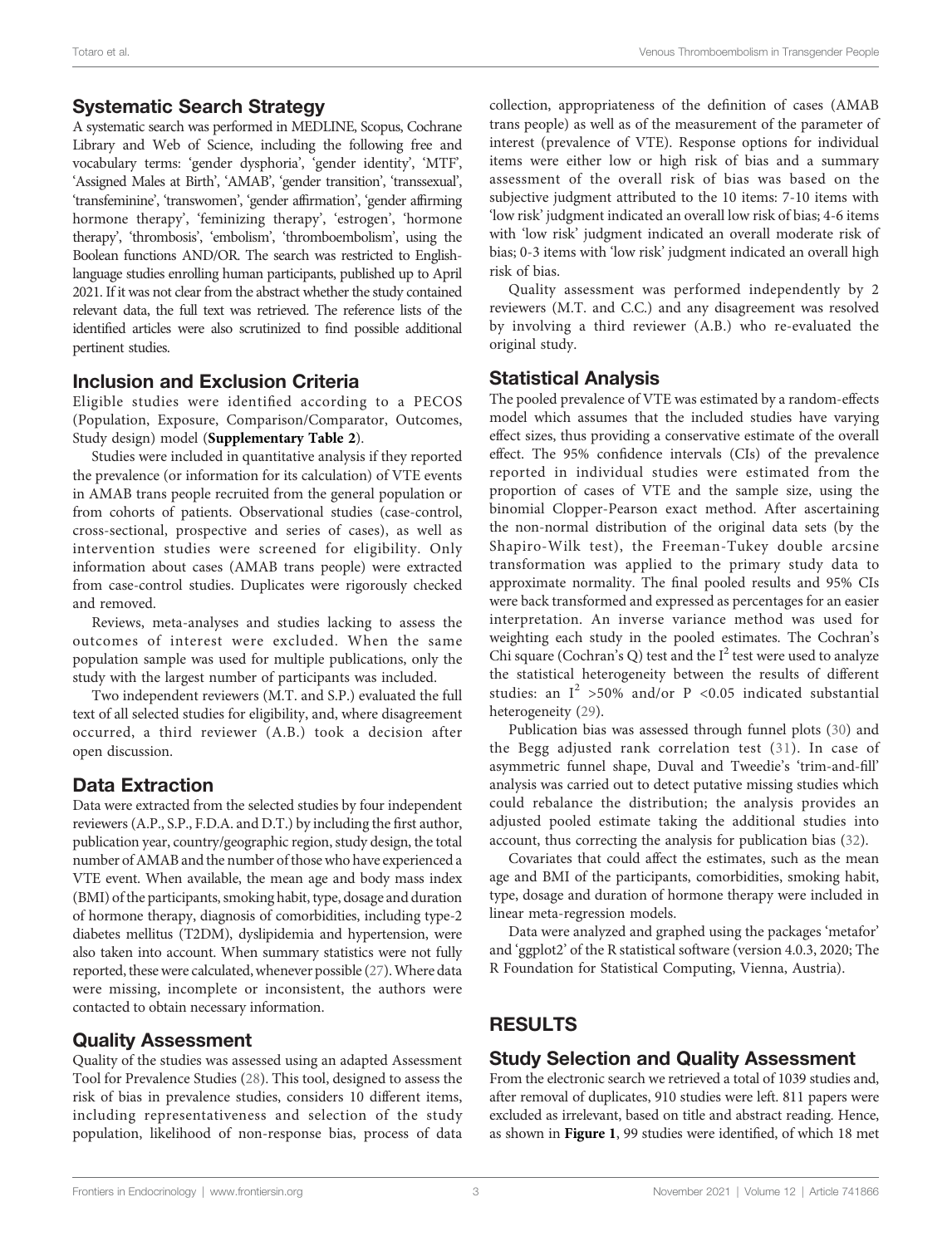<span id="page-3-0"></span>the inclusion criteria [\(17](#page-9-0), [33](#page-9-0)–[49\)](#page-10-0). The studies by Asscheman and colleagues published in 1989 ([50\)](#page-10-0) and 2011 ([51](#page-10-0)) were excluded since the population under investigation was already included in the paper by van Kesteren et al., 1997 ([47](#page-10-0)). The studies by Wierckx et al., 2012 ([52\)](#page-10-0) and Wierckx et al., 2014 [\(53\)](#page-10-0) were also excluded because subjects included were considered in the study by Wierckx et al., 2013 [\(48\)](#page-10-0). Details of the selected articles are summarized in [Ta](#page-4-0)[ble](#page-5-0)[1](#page-5-0) and [Supplementary Table 3](#page-8-0).

Table 2 showed quality assessment of the studies: 15 studies were considered at low/moderate risk of bias, whereas an overall high risk of bias was attributed to the remaining 3 studies.

#### Synthesis of Results and Publication Bias

As shown in [Figure 2](#page-5-0), the included studies collectively gave information about VTE in 11,542 AMAB trans people, resulting in a pooled VTE prevalence estimate of 2.0% (95% CI: 1.0 - 3.0%), with a large heterogeneity ( $I^2 = 89.2\%$ ,  $P_{\text{for heterogeneity}} < 0.0001$ ).

Although the Begg's rank correlation test suggested a not significant asymmetry in funnel plot of VTE (Kendall's  $\tau$  = 0.072,  $P = 0.71$ ), the trim-and-fill analysis identified five putative 'missing study' on the right side of distribution ([Supplementary](#page-8-0) [Figure 1](#page-8-0)). Nevertheless, when the funnel plot distribution was rebalanced by including these putative additional studies, the adjustment for publication bias produced a negligible effect on the pooled prevalence estimate for VTE (adjusted pooled prevalence: 1.9%, 95% CI: 1.0 - 2.9%).

#### Analysis of the Between-Study Heterogeneity: Meta-Regression and Sub-Group Analyses

Meta-regression analyses were carried out to find out covariates that could affect the prevalence estimate. No significant relationship with VTE was found for BMI  $(S = -0.0021; 95\%)$ CI: -0.0199, 0.0158,  $P = 0.8$ ), number of current smokers (S = -0.0017; 95% CI: -0.0041, 0.0007, P = 0.2), number of participants taking oral estrogen therapy  $(S = 0.0000; 95\% CI$ :  $-0.0010$ ,  $0.0010$ ,  $P = 0.9$ ), number of participants taking estrogen valerate (S = 0.0008; 95% CI: -0.0003, 0.0019, P = 0.2), diagnosis of T2DM  $(S = -0.0018; 95\% \text{ CI: } -0.0220, 0.0183, P = 0.9),$ dyslipidemia (S = -0.0024; 95% CI: -0.0063, 0.0014, P = 0.2), and hypertension (S = -0.0029; 95% CI: -0.0103, 0.0044, P = 0.4).

Both an older age of the participants and a longer length of estrogen therapy were significantly associated with a higher prevalence of VTE (for mean age of participants:  $S = 0.0063$ ;

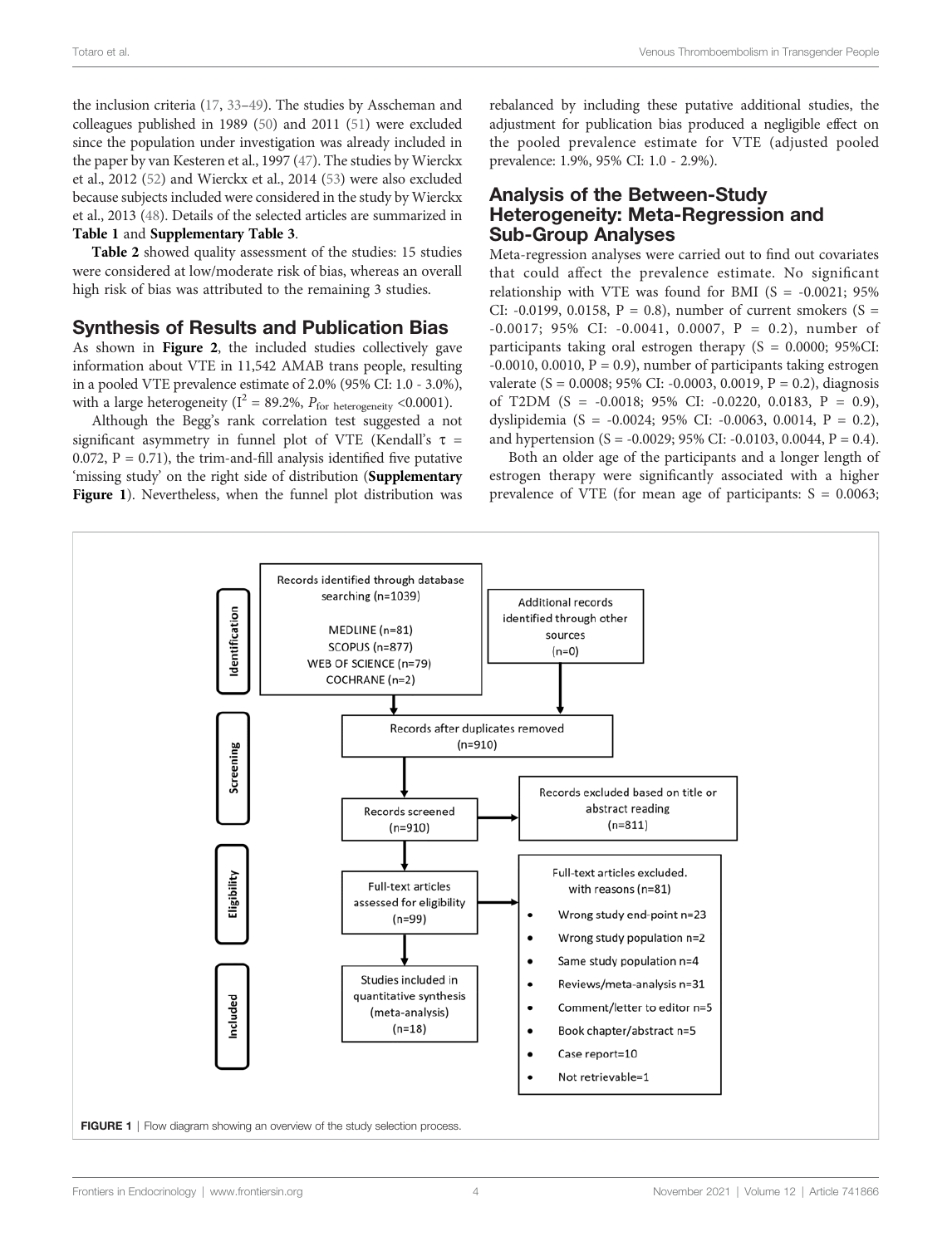#### <span id="page-4-0"></span>TABLE 1 | Characteristics of the included studies.

| <b>Study</b>                   | <b>AMAB</b><br>(n) | <b>VTE</b><br>(n, %)         | Thrombophilia inherited<br>risk factors                                                                                                        | <b>Months</b><br>of<br>therapy<br>(mean) | Mean<br>age<br>(years) | Mean<br><b>BMI</b><br>(kg/<br>m <sup>2</sup> | Oral<br>estrogen<br>(n, %) | DM<br>(n, %)              | Hypertension<br>(n, %) | <b>Dyslipidemia</b><br>(n, %) | <b>Current</b><br>smokers<br>(n, %) | Estrogen<br>valerate<br>(n, %) |
|--------------------------------|--------------------|------------------------------|------------------------------------------------------------------------------------------------------------------------------------------------|------------------------------------------|------------------------|----------------------------------------------|----------------------------|---------------------------|------------------------|-------------------------------|-------------------------------------|--------------------------------|
| Arnold<br>et al. (33)          | 676                | $\mathbf{1}$<br>(0.15%)      | Case with VTE negative<br>for anti-phospholipid Abs,<br>factor V Leiden or PT<br>gene mutations                                                | 22.8                                     | 33.2                   | 26.6                                         | 676<br>$(100\%)$           | 43<br>$(6.4\%)$           | 88 (13.0%)             | 59 (8.7%)                     | 143<br>(21.2%)                      | $0(0.0\%)$                     |
| Dittrich<br>et al. (34)        | 60                 | 1<br>(1.67%)                 | Case with VTE positive for<br>a homozygous mutation<br>in C677 T MTHFR                                                                         | 24.0                                     | 38.4                   | 24.2                                         | 60 (100%)                  | $\circ$<br>$(0.0\%)$      | $0(0.0\%)$             | $0(0.0\%)$                    | <b>NR</b>                           | 60 (100%)                      |
| Getahun<br>et al. (35)         | 2842               | 61<br>(2.15%)                | <b>NR</b>                                                                                                                                      | <b>NR</b>                                | <b>NR</b>              | <b>NR</b>                                    | 853<br>$(30.0\%)$          | <b>NR</b>                 | 461 (16.0%)            | 170 (6.0%)                    | 434<br>$(15.0\%)$                   | <b>NR</b>                      |
| Jain et al.<br>(36)            | 92                 | $\circ$<br>$(0.00\%)$        | <b>NR</b>                                                                                                                                      | 40.8                                     | 31.0                   | <b>NR</b>                                    | $0(0.0\%)$                 | 0<br>$(0.0\%)$            | <b>NR</b>              | <b>NR</b>                     | <b>NR</b>                           | $0(0.0\%)$                     |
| Kozato<br>et al. (37)          | 662                | $\mathbf{1}$<br>$(0.20\%)$   | <b>NR</b>                                                                                                                                      | <b>NR</b>                                | 35.6                   | 25.7                                         | 210<br>(31.7%)             | <b>NR</b>                 | <b>NR</b>              | <b>NR</b>                     | <b>NR</b>                           | $0(0.0\%)$                     |
| Meyer<br>et al. (38)           | 155                | 3<br>$(1.90\%)$              | One case with VTE<br>positive for heterozygous<br>PT mutation                                                                                  | <b>NR</b>                                | <b>NR</b>              | <b>NR</b>                                    | 73<br>(47.1%)              | <b>NR</b>                 | <b>NR</b>              | <b>NR</b>                     | <b>NR</b>                           | 155<br>$(100\%)$               |
| Mullins<br>et al. (39)         | 182                | $\circ$<br>$(0.00\%)$        | Thrombophilia screening:<br>elevated PAI-1 levels, $n =$<br>5; PAI-1 gene<br>polymorphism, $n = 5$ ;<br>elevated factor VIII level, n<br>$= 4$ | 20.8                                     | 18.0                   | <b>NR</b>                                    | 165<br>(90.7%)             | <b>NR</b>                 | <b>NR</b>              | <b>NR</b>                     | 94<br>(51.6%)                       | $0(0.0\%)$                     |
| Nolan et al.<br>(40)           | 178                | $\mathbf{1}$<br>$(0.60\%)$   | <b>NR</b>                                                                                                                                      | 67.2                                     | 36.2                   | 25.2                                         | <b>NR</b>                  | 8<br>$(4.5\%)$            | 15 (8.4%)              | 12 (6.7%)                     | <b>NR</b>                           | <b>NR</b>                      |
| Nota et al.<br>(41)            | 2517               | 73<br>$(2.90\%)$             | <b>NR</b>                                                                                                                                      | <b>NR</b>                                | <b>NR</b>              | <b>NR</b>                                    | <b>NR</b>                  | <b>NR</b>                 | <b>NR</b>              | <b>NR</b>                     | <b>NR</b>                           | <b>NR</b>                      |
| Ott et al.<br>(17)             | 162                | $\circ$<br>$(0.00\%)$        | Thrombophilia screening:<br>$aPC$ resistance, $n = 12$ ;<br>aPC resistance +<br>homozygous factor V<br>Leiden mutation, $n = 1$                | 64.8                                     | 36.6                   | 22.7                                         | $0(0.0\%)$                 | $\mathbf{2}$<br>$(1.2\%)$ | 35 (21.6%)             | 62 (38.3%)                    | 96<br>(59.3%)                       | $0(0.0\%)$                     |
| Prior et al.<br>(42)           | 50                 | $\circ$<br>$(0.00\%)$        | <b>NR</b>                                                                                                                                      | 12.0                                     | 32.7                   | <b>NR</b>                                    | 50 (100%)                  | <b>NR</b>                 | <b>NR</b>              | <b>NR</b>                     | <b>NR</b>                           | $0(0.0\%)$                     |
| Pyra et al.<br>(43)            | 2509               | 19<br>$(0.80\%)$             | <b>NR</b>                                                                                                                                      | 53.1                                     | 37.5                   | 32.9                                         | 946<br>(37.7%)             | 83<br>(3.3%)              | 49 (1.9%)              | <b>NR</b>                     | <b>NR</b>                           | <b>NR</b>                      |
| Schlatterer<br>et al. (44)     | 46                 | $\circ$<br>$(0.00\%)$        | <b>NR</b>                                                                                                                                      | <b>NR</b>                                | <b>NR</b>              | <b>NR</b>                                    | 26<br>(56.5%)              | <b>NR</b>                 | <b>NR</b>              | <b>NR</b>                     | 20<br>$(43.5\%)$                    | $0(0.0\%)$                     |
| Seal et al.<br>(45)            | 330                | $\overline{4}$<br>$(1.20\%)$ | <b>NR</b>                                                                                                                                      | 109.2                                    | 45.6                   | <b>NR</b>                                    | 330<br>$(100\%)$           | $\mathbf{1}$<br>$(0.3\%)$ | 2.6%                   | <b>NR</b>                     | <b>NR</b>                           | 163<br>$(49.4\%)$              |
| Tack et al.<br>(46)            | 21                 | $\circ$<br>$(0.00\%)$        | <b>NR</b>                                                                                                                                      | 15.6                                     | 17.6                   | <b>NR</b>                                    | 21 (100%)                  | <b>NR</b>                 | <b>NR</b>              | <b>NR</b>                     | <b>NR</b>                           | 21 (100%)                      |
| van<br>Kesteren<br>et al. (47) | 816                | 45<br>$(5.50\%)$             | <b>NR</b>                                                                                                                                      | <b>NR</b>                                | 46.5                   | <b>NR</b>                                    | <b>NR</b>                  | <b>NR</b>                 | 61 (7.5%)              | <b>NR</b>                     | <b>NR</b>                           | $0(0.0\%)$                     |
| Wierckx<br>et al. (48)         | 214                | 11<br>$(5.10\%)$             | <b>NR</b>                                                                                                                                      | 152.0                                    | 43.7                   | 24.7                                         | 99<br>$(46.3\%)$           | 8<br>(3.7%)               | <b>NR</b>              | <b>NR</b>                     | <b>NR</b>                           | 91<br>(42.5%)                  |
| Wilson<br>et al. (49)          | 30                 | $\circ$<br>$(0.00\%)$        | <b>NR</b>                                                                                                                                      | 6.0                                      | 38.6                   | <b>NR</b>                                    | 23<br>(76.7%)              | 0<br>$(0.0\%)$            | <b>NR</b>              | <b>NR</b>                     | $2(6.6\%)$                          | $0(0.0\%)$                     |

Values are presented as mean or number (%). Abs, antibodies; AMAB, Assigned Males at Birth; BMI, body mass index; DM, diabetes mellitus; MTHFR, methylenetetrahydrofolate reductase; NR, not reported; PAI-1, plasminogen activator inhibitor-1; PT, prothrombin; VTE, thromboembolic events.

95% CI: 0.0022, 0.0104, P = 0.0027, **[Figure 3A](#page-6-0)**; for mean months of estrogen therapy: S = 0.0011; 95% CI: 0.0006, 0.0016, P <0.0001, [Figure 3B](#page-6-0)).

To substantiate the impact of the age and therapy duration as sources of the between-study heterogeneity, in subsequent subgroup analyses, pooled estimates were calculated separately for studies enrolling AMAB trans people below and above 37.5 years of age and for those on participants under estrogen therapy for less or more than 53 months. Dichotomization values were chosen according to the distributions of meta-regression bubble plots ([Figure 3](#page-6-0)).

When analysis was restricted to series with a mean age ≥37.5 years, the prevalence estimate for VTE increased up to 3.0% (95% CI: 0.0 - 5.0%), but with persistence of a large heterogeneity ( $I^2$  = 88.2%, P < 0.0001; [Figure 4A](#page-7-0)). On the contrary, studies on younger participants (mean age <37.5 years) collectively produced a pooled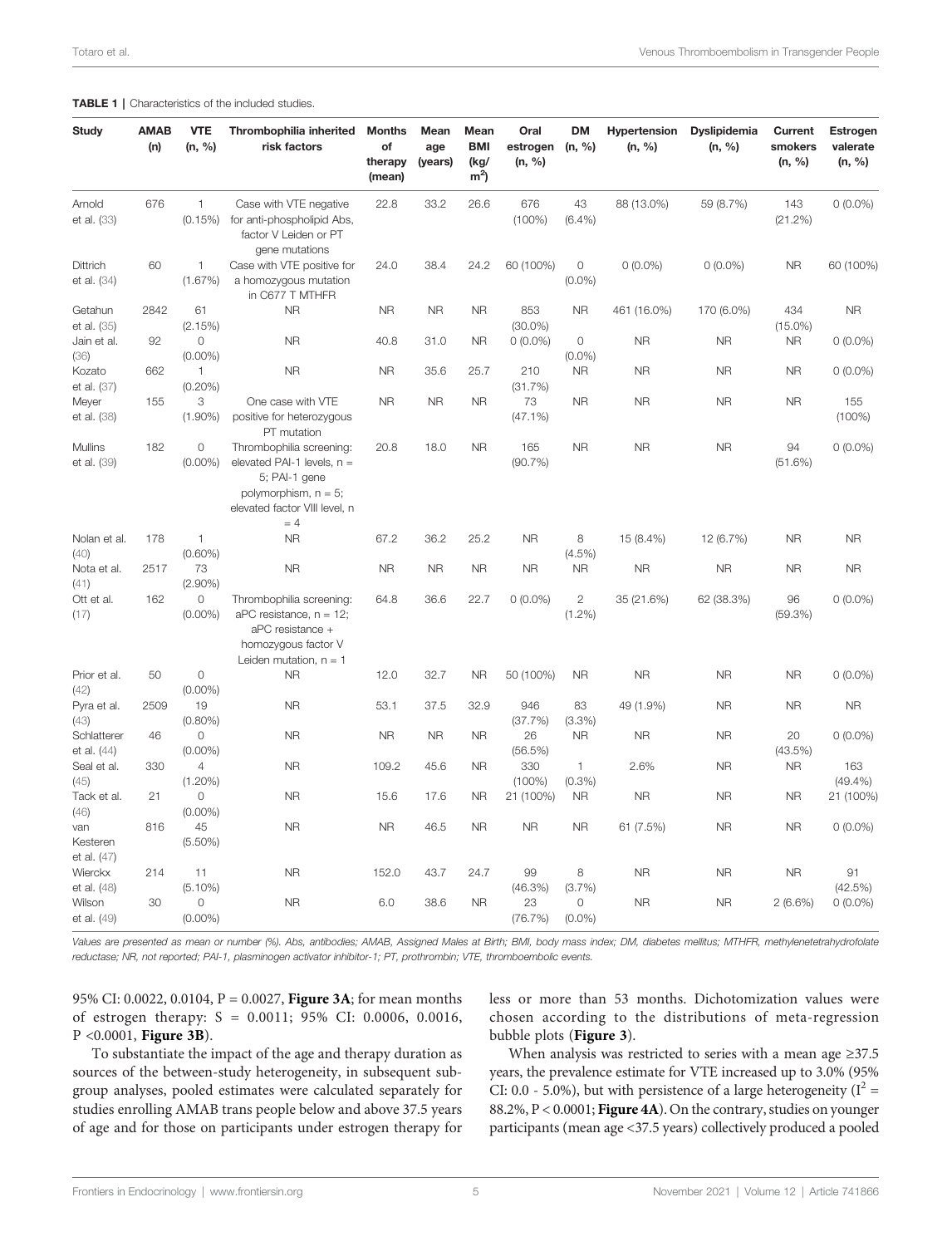#### <span id="page-5-0"></span>TABLE 2 | Quality assessment of the included studies.

| Study                    | Q <sub>1</sub> | Q <sub>2</sub> | Q3           | Q4 | Q <sub>5</sub> | Q <sub>6</sub> | Q7 | Q8 | Q <sub>9</sub> | Q10 | <b>OVERALL</b>        |
|--------------------------|----------------|----------------|--------------|----|----------------|----------------|----|----|----------------|-----|-----------------------|
| Arnold et al. (33)       |                |                | Н            | H  |                |                |    |    |                |     | Low risk of bias      |
| Dittrich et al. (34)     | н              | Н              | Н            |    |                |                |    |    |                |     | Low risk of bias      |
| Getahun et al. (35)      |                | Н              | Н            |    | н              |                |    |    |                | н   | Moderate risk of bias |
| Jain et al. (36)         |                | Н              | $\mathsf{H}$ |    |                |                |    |    |                |     | Low risk of bias      |
| Kozato et al. (37)       | н              | $\mathsf{H}$   | H            | H  | Н              |                | н  |    |                | н   | High risk of bias     |
| Meyer et al. (38)        |                | Н              | Н            | H  | н              |                |    |    |                |     | Moderate risk of bias |
| Mullins et al. (39)      |                | Н              | Н            |    | н              |                |    |    |                |     | Moderate risk of bias |
| Nolan et al. $(40)$      | H              | Н              | н            |    | Н              |                |    |    |                | н   | Moderate risk of bias |
| Nota et al. $(41)$       |                | Н              | Н            | Н  | Н              |                |    |    |                |     | Moderate risk of bias |
| <b>Ott et al.</b> (17)   |                | Н              | Н            | H  | Н              |                |    |    |                |     | Moderate risk of bias |
| Prior et al. $(42)$      |                |                | Н            |    | Н              |                |    |    |                |     | Low risk of bias      |
| Pyra et al. $(43)$       |                | Н              | Н            |    | н              |                | н  |    |                |     | Moderate risk of bias |
| Schlatterer et al. (44)  | н              | Н              | н            | H  |                |                |    | н  | н              |     | Moderate risk of bias |
| Seal et al. $(45)$       | н              | Н              | Н            | H  | н              |                |    | н  |                |     | High risk of bias     |
| Tack et al. $(46)$       | Н              | Н              | H            | H  |                |                | н  |    | н              | н   | High risk of bias     |
| van Kesteren et al. (47) |                |                | Н            |    | н              |                |    |    |                |     | Low risk of bias      |
| Wierckx et al. (48)      | Н              | Н              | Н            | Н  |                |                | н  |    |                | н   | Moderate risk of bias |
| Wilson et al. $(49)$     | Н              |                | Н            | H  |                |                |    |    |                |     | Low risk of bias      |

H, High risk; L, Low risk.

Q1. Was the study's target population a close representation of the national population in relation to relevant variables?

Q2. Was the sampling frame a true or close representation of the target population?

Q3. Was some form of random selection used to select the sample, OR was a census undertaken?

Q4. Was the likelihood of non-response bias minimal?

Q5. Were data collected directly from the subjects (as opposed to a proxy)?

Q6. Was an acceptable case definition used in the study?

Q7. Was the study instrument that measured the parameter of interest (prevalence of thromboembolic events) shown to have reliability and validity?

Q8. Was the same mode of data collection used for all subjects?

Q9. Was the length of the shortest prevalence period for the parameter of interest appropriate?

Q10. Were the numerator(s) and denominator(s) for the parameter of interest appropriate?

OVERALL. Summary item on the overall risk of study bias: 7-10 items with 'low risk' judgment = overall low risk of bias; 4-6 items with 'low risk' judgment = overall moderate risk of bias; 0-3 items with 'low risk' judgment = overall high risk of bias.

| Arnold et al., 2016 (33)                     |              | AMAB  |                           | Proportion [95% CI]<br>Weight (Random-effect model) |
|----------------------------------------------|--------------|-------|---------------------------|-----------------------------------------------------|
|                                              |              | 676   |                           | 6.44% 0.00 [0.00, 0.04]                             |
| Dittrich et al., 2005 (34)                   | 1            | 60    | 0.61%                     | 0.02 [0.00, 0.14]                                   |
| Getahun et al., 2018 (35)<br>61              |              | 2842  | ⊶                         | 22.92% 0.02 [0.00, 0.04]                            |
| Jain et al., 2019 (36)                       | 0            | 92    |                           | 0.93% 0.00 [0.00, 0.10]                             |
| Kozato et al., 2021 (37)                     | 1            | 662   |                           | 6.31% 0.00 [0.00, 0.04]                             |
| Meyer et al., 2020 (38)                      | 3            | 155   |                           | 1.55% 0.02 [0.00, 0.10]                             |
| Mullins et al., 2021 (39)                    | $\mathbf{0}$ | 182   |                           | 1.81% 0.00 [0.00, 0.07]                             |
| Nolan et al., 2021 (40)                      | $\mathbf{1}$ | 178   |                           | 1.77% 0.01 [0.00, 0.08]                             |
| 73<br>Nota et al., 2019 (41)                 |              | 2517  | ⊶                         | 20.78% 0.03 [0.01, 0.05]                            |
| Ott et al., 2010 (17)                        | $\Omega$     | 162   |                           | 1.62% 0.00 [0.00, 0.08]                             |
| Prior et al., 1989 (42)                      | 0            | 50    |                           | 0.51% 0.00 [0.00, 0.14]                             |
| Pyra et al., 2020 (43)<br>19                 |              | 2509  | ⊶                         | 20.72% 0.01 [0.00, 0.03]                            |
| Schlatterer et al., 1998 (44)                | 0            | 46    |                           | 0.47% 0.00 [0.00, 0.14]                             |
| Seal et al., 2012 (45)                       | 4            | 330   |                           | 3.24% 0.01 [0.00, 0.07]                             |
| Tack et al., 2017 (46)                       | 0            | 21    |                           | 0.22% 0.00 [0.00, 0.21]                             |
| van Kesteren et al., 1997 (47)               | 45           | 816   |                           | 7.68% 0.06 [0.02, 0.09]                             |
| Wierckx et al., 2013 (48)                    | 11           | 214   |                           | 2.12% 0.05 [0.00, 0.12]                             |
| Wilson et al., 2009 (49)                     | 0            | 30    |                           | 0.31% 0.00 [0.00, 0.18]                             |
| Overall<br>220<br>$I^2 = 89.18\%$ , p<0.0001 |              | 11542 |                           | 100.00% 0.02 [0.01, 0.03]                           |
|                                              |              |       |                           |                                                     |
|                                              |              |       | 0.15<br>0<br>0.05<br>0.25 |                                                     |

FIGURE 2 | Forest plot depicting the pooled prevalence estimate for venous thromboembolism (VTE) in Assigned Males at Birth (AMAB) trans people. Diamond indicates the overall summary estimate and the width of the diamond represents the 95% confidence interval (CI); boxes indicate the weight of individual studies in the pooled result.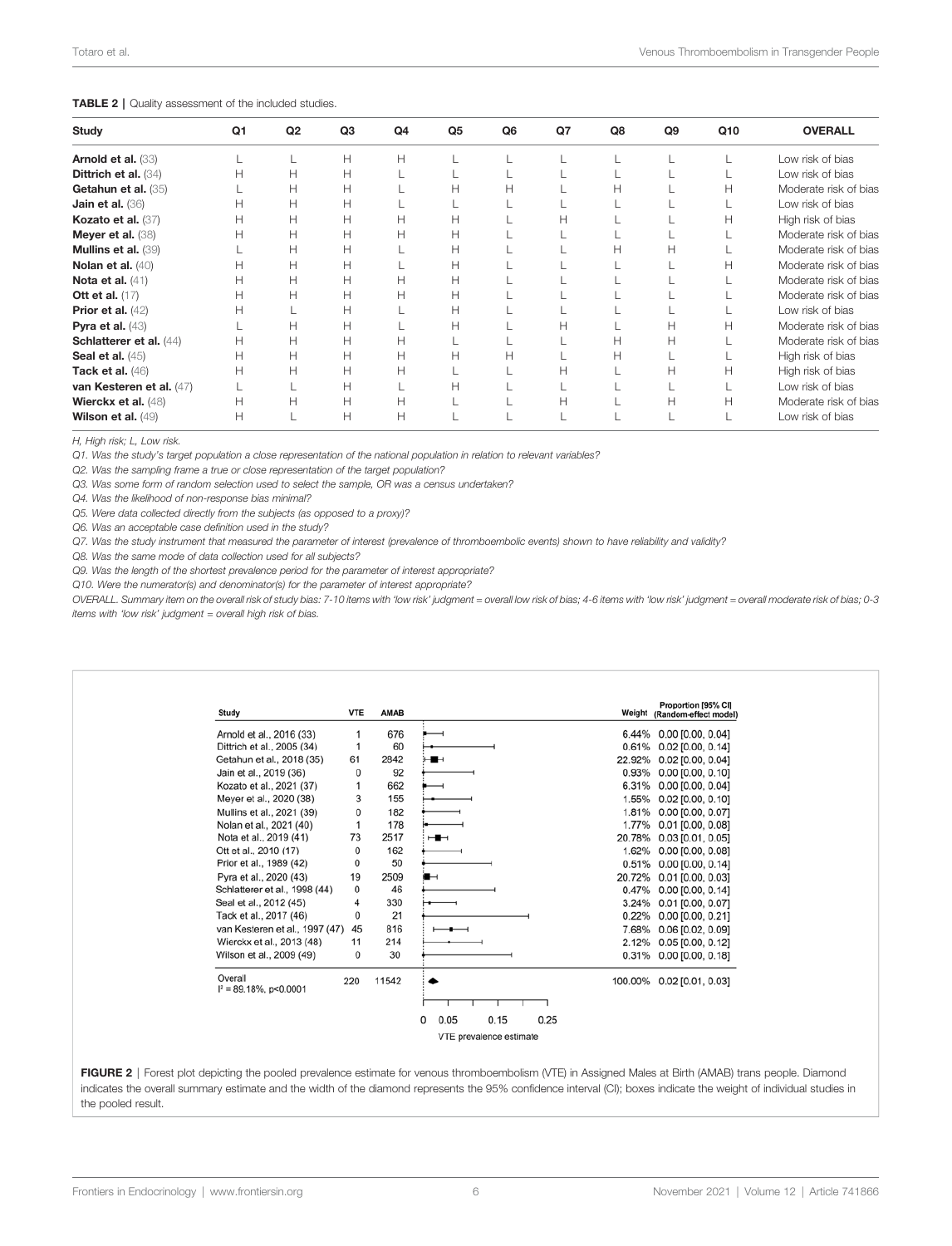<span id="page-6-0"></span>

VTE prevalence estimate of 0.0% (95% CI: 0.0 - 2.0%) with no heterogeneity ( $I^2 = 0.0\%$ , P = 0.97; **[Figure 4B](#page-7-0)**).

Estimate prevalence for VTE in series under estrogen therapy for more than 53 months was 1.0% (95% CI: 0.0 - 3.0%), with persistent significant heterogeneity ( $I^2 = 84.8\%$ , P = 0.0006, [Figure 5A](#page-8-0)). As shown in [Figure 5B](#page-8-0), studies on participants under estrogen therapy for less than 53 months, instead, produced a pooled VTE prevalence estimate of 0.0% (95% CI: 0.0 - 3.0%) with no heterogeneity ( $I^2 = 0.0\%$ , P = 0.77).

# **DISCUSSION**

To our knowledge, this is the largest meta-analysis performed on VTE risk in AMAB trans people under gender-affirming hormone therapy: it included 18 studies, collectively giving information about 11,542 AMAB trans people. The overall pooled VTE prevalence estimate was 2%, but with large heterogeneity. Our results were similar to those of Khan and colleagues [\(7](#page-9-0)), who reported an incidence rate for VTE in AMAB treated with estrogens of 2.3 per 1,000 person-years, resulting from the analysis of a smaller number of studies. According to a recent systematic review by Kotamarti et al. ([24\)](#page-9-0), the incidence of VTE in AMAB would be significantly higher than in AFAB trans people.

A number of factors could contribute to the variable VTE risk in transgender people undergoing gender affirming treatment, including the type of estrogen and the route of administration, age at the estrogen therapy onset, length of therapy, concomitant conditions such as smoking, obesity, thrombophilia and comorbidities ([16,](#page-9-0) [20](#page-9-0)–[22,](#page-9-0) [54](#page-10-0)–[56\)](#page-10-0). In the present study, metaregression analyses showed no significant relationship of VTE

with BMI, smoking, diagnosis of T2DM, dyslipidemia and hypertension, albeit with the due caution this subject deserves due to the lack of information about these variables in many studies ([Table 1](#page-4-0) and [Supplementary Table 3](#page-8-0)). Indeed, it is known that obesity increases the risk of VTE in cisgender women using COCs [\(21](#page-9-0)) and the combination of COCs and smoking could exert a synergistic effect [\(22](#page-9-0)). Interestingly, consistent with our findings, in the recent systematic review by Kotamarty et al. [\(24\)](#page-9-0), although AMAB trans people exhibited a lower BMI and an almost 2-fold higher prevalence of smoking compared to cisgender women, these variables were not correlated with the risk of VTE. Moreover, in the present meta-analysis, neither estrogen valerate nor oral estrogen use was related to VTE risk. Unfortunately, the dearth of information about type of estrogen and route of administration ([Supplementary Table 3](#page-8-0)) did not allow us to carry out sub-group analyses with these variables.

Worth noting and previously not reported was the here revealed significant association of VTE with an older age of participants and a longer length of estrogen therapy, thus indicating that the longer the exposure time to therapy, the greater the rate of thromboembolic complications for AMAB trans people. Accordingly, when we restricted the analyses to younger series (mean age <37.5 years) and those under estrogen therapy for less than 53 months, the risk was wiped out with no between-study heterogeneity. Therefore, we surmise that the enrollment of series with different mean age and different length of estrogen therapy contributed to the large between-study heterogeneity. Although statistical analyses produced an overall VTE prevalence of 0% in sub-groups younger than 37.5 years and under estrogen therapy for less than 53 months, a complete absence of risk would be unrealistic in these populations. Our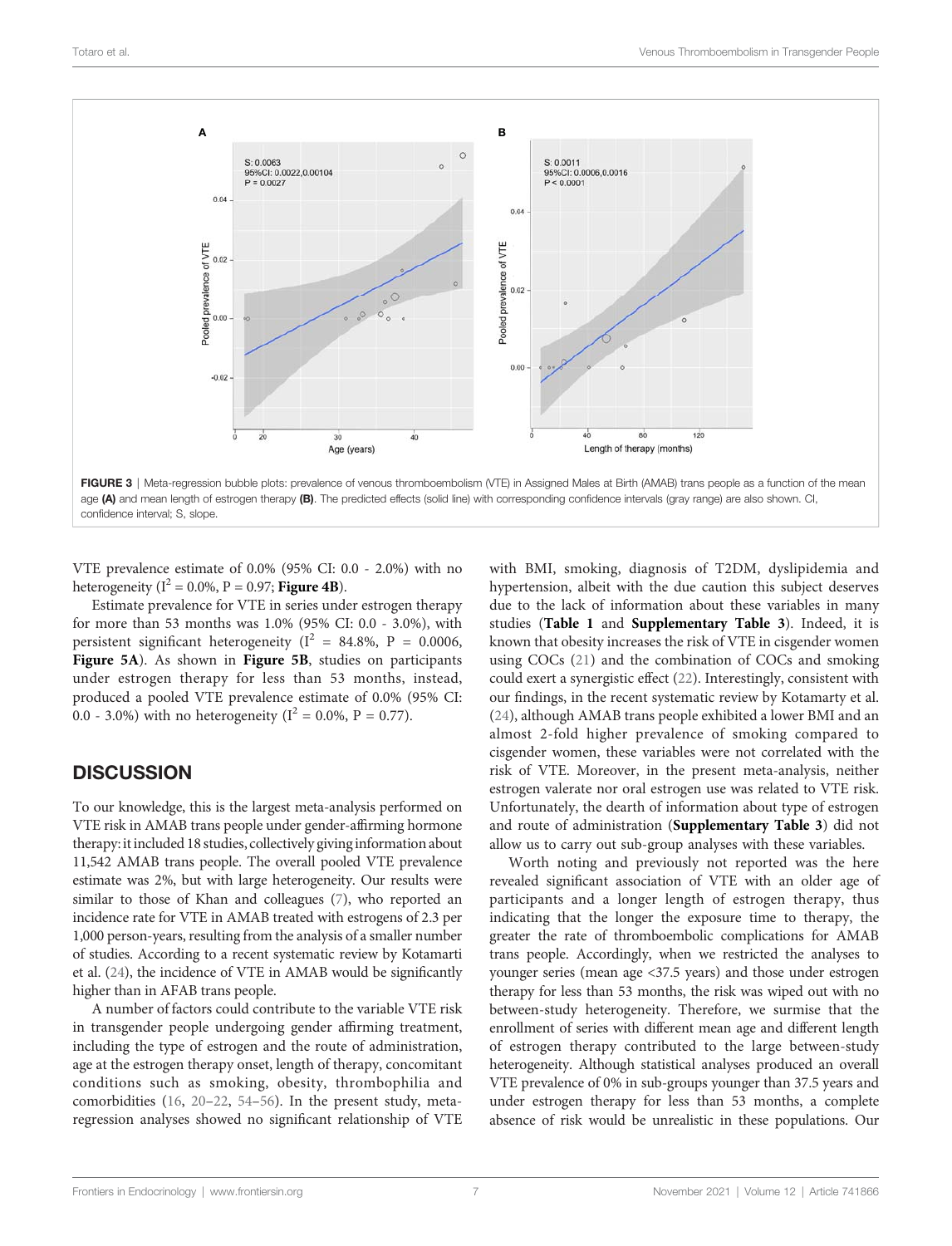<span id="page-7-0"></span>

| Study                                 |            | VTE AMAB    |                                                   | Proportion [95% CI]<br>(Random-effect<br>Weight<br>model) |
|---------------------------------------|------------|-------------|---------------------------------------------------|-----------------------------------------------------------|
| Dittrich et al., 2005 (34)            | 1          | 60          |                                                   | 3.93% 0.02 [0.00, 0.14]                                   |
| Pyra et al., 2020 (43)                | 19         | 2509        | ⊢                                                 | 39.46% 0.01 [0.00, 0.03]                                  |
| Seal et al., 2012 (45)                | 4          | 330         |                                                   | 15.95% 0.01 [0.00, 0.07]                                  |
| van Kesteren et al., 1997 (47) 45     |            | 816         |                                                   | 26.96% 0.06 [0.02, 0.09]                                  |
| Wierckx et al., 2013 (48)             | 11         | 214         |                                                   | 11.64% 0.05 [0.00, 0.12]                                  |
| Wilson et al., 2009 (49)              | 0          | 30          |                                                   | 2.06% 0.00 [0.00, 0.18]                                   |
| Overall<br>$I^2 = 88.20\%$ , p<0.0001 | 80         | 3959        | 0.05 0.1 0.15 0.2<br>0<br>VTE prevalence estimate | 100.00% 0.03 [0.00, 0.05]                                 |
| Study                                 | <b>VTE</b> | <b>AMAB</b> |                                                   | Proportion [95% CI]<br>(Random-effect<br>Weight<br>model) |
| Arnold et al., 2016 (33)              | 1          | 676         |                                                   | 33.37% 0.00 [0.00, 0.04]                                  |
| Jain et al., 2019 (36)                | 0          | 92          |                                                   | 4.56% 0.00 [0.00, 0.10]                                   |
| Kozato et al., 2021 (37)              | 1          | 662         |                                                   | 32.68% 0.00 [0.00, 0.04]                                  |
| Mullins et al., 2021 (39)             | 0          | 182         |                                                   | 9.00% 0.00 [0.00, 0.07]                                   |
| Nolan et al., 2021(40)                | 1          | 178         |                                                   | 8.81% 0.01 [0.00, 0.08]                                   |
| Ott et al., 2010 (17)                 | 0          | 162         |                                                   | 8.02% 0.00 [0.00, 0.08]                                   |
|                                       | 0          | 50          |                                                   | 2.49% 0.00 [0.00, 0.14]                                   |
| Prior et al., 1989 (42)               |            |             |                                                   | 1.06% 0.00 [0.00, 0.21]                                   |
| Tack et al., 2017 (46)                | 0          | 21          |                                                   |                                                           |

FIGURE 4 | Forest plots depicting the results of the subgroup analysis of the prevalence of venous thromboembolism (VTE) in Assigned Males at Birth (AMAB) trans people by mean age. The pooled prevalence estimate was calculated separately for studies enrolling AMAB (A) above and (B) below 37.5 years of age. Diamonds indicate the overall summary estimates and width of the diamonds represents the 95% confidence interval (CI); boxes indicate the weight of individual studies in the pooled results.

results should instead suggest that a not negligible rate of VTE, albeit low, has to be taken into account after 4-5 years of estrogen therapy, especially in older AMAB trans people. This latter finding, if on one hand could be due to an actual thrombophilic effect of prolonged estrogen treatment regimens [\(54\)](#page-10-0), on the other, it could reflect a higher number of VTE diagnoses arising over time from regular control visits which usually trans people undergo in clinical settings. The persistence of a large betweenstudy heterogeneity in these sub-analyses might be related to the different prevalence of comorbidities in the study populations, as well as to other variables, including the possible influence of different regimens of antiandrogens.

This study has some limitations. First, as mentioned above, the paucity of available data did not allow to perform reliable quantitative analyses to assess the best estrogen treatment regimen associated with the lowest risk for VTE in this

population. However, transdermal estrogens and oral estradiol valerate are recommended by the current WPATH guidelines in people with VTE risk factors ([3](#page-9-0)) while the use of ethinyl estradiol formulation is not recommended ([18\)](#page-9-0). Furthermore, the impact of inherited risk factors for VTE in AMAB trans people undergoing gender affirming hormone therapy remains uncertain as only five studies reported results of thrombophilia screening ([Table 1](#page-4-0)). Finally, the trim-and-fill analysis revealed a possible publication bias, suggesting that published studies might be not fully a representative sample of the available evidence. Nevertheless, the corrected pooled OR, taking into account the putative missing studies, demonstrated that publication bias did not substantially affect the overall estimate.

In conclusion, the overall rate of VTE in AMAB trans people undergoing gender-affirming hormone therapy was 2%. Our analyses revealed that in AMAB series with younger age (<37.5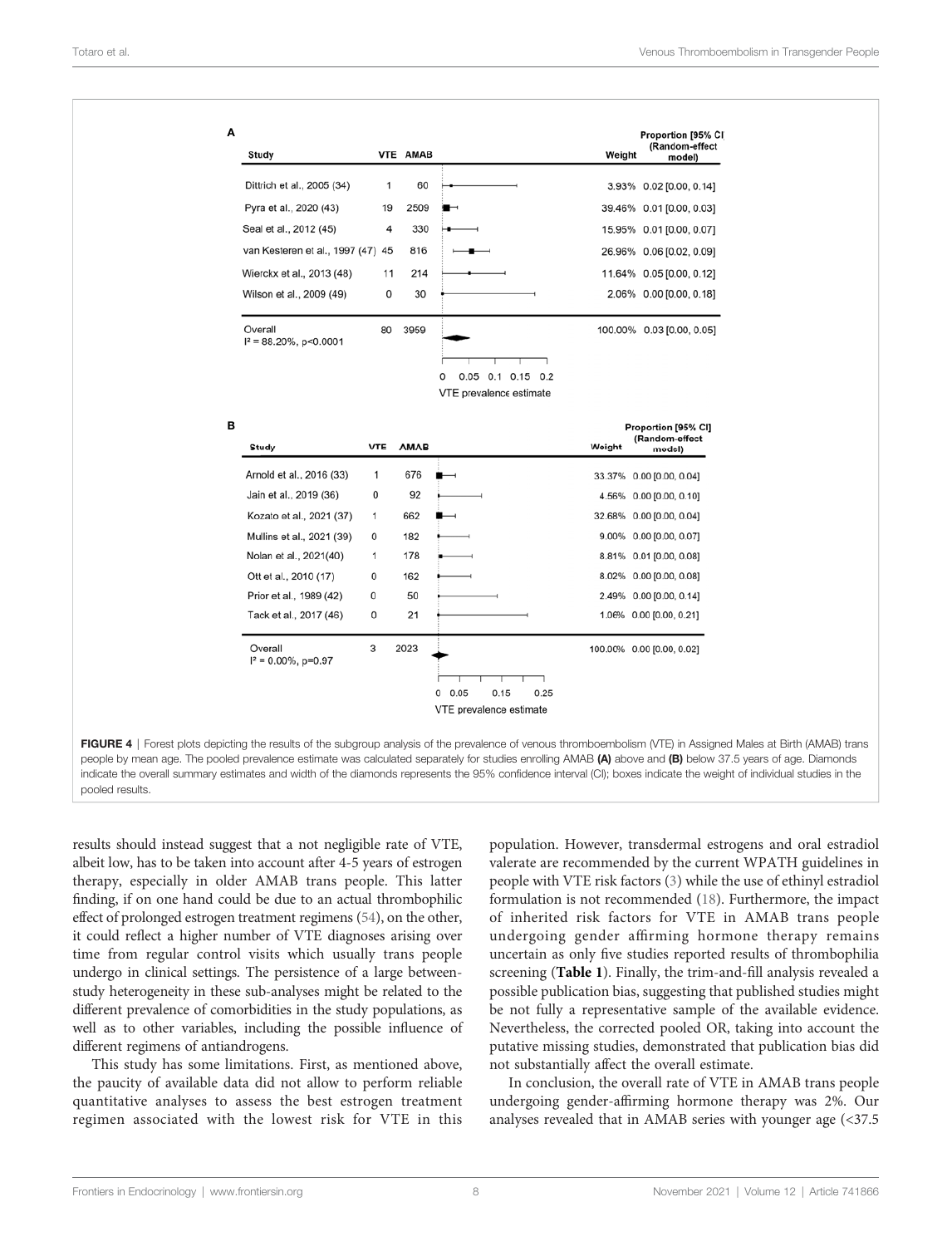<span id="page-8-0"></span>

| Α |                                       |             |             |                          |        | Proportion [95% CI]                             |
|---|---------------------------------------|-------------|-------------|--------------------------|--------|-------------------------------------------------|
|   | Study                                 | <b>VTE</b>  | <b>AMAB</b> |                          | Weight | (Random-effect<br>model)                        |
|   | Nolan et al., 2021 (40)               | $\mathbf 1$ | 178         |                          |        | 5.26% 0.01 [0.00, 0.08]                         |
|   | Ott et al., 2010 (17)                 | 0           | 162         |                          |        | 4.79% 0.00 [0.00, 0.08]                         |
|   | Pyra et al., 2020 (43)                | 19          | 2509        |                          |        | 73.91% 0.01 [0.00, 0.03]                        |
|   | Seal et al., 2012 (45)                | 4           | 330         |                          |        | 9.73% 0.01 [0.00, 0.07]                         |
|   | Wierckx et al., 2013 (48) 11          |             | 214         |                          |        | 6.32% 0.05 [0.00, 0.12]                         |
|   | Overall<br>$I^2 = 84.80\%$ , p=0.0006 | 35          | 3393        |                          |        | 100.00% 0.01 [0.00, 0.03]                       |
|   |                                       |             |             | 0.05<br>0.1<br>0.15<br>0 |        |                                                 |
|   |                                       |             |             | VTE prevalence estimate  |        |                                                 |
| в | Study                                 | <b>VTE</b>  | <b>AMAB</b> |                          | Weight | Proportion [95% CI]<br>(Random-effect<br>model) |
|   | Arnold et al., 2016 (33)              | 1           | 676         |                          |        | 60.70% 0.00 [0.00, 0.04]                        |
|   | Dittrich et al., 2005 (34)            | 1           | 60          |                          |        | 5.43% 0.02 [0.00, 0.14]                         |
|   | Jain et al., 2019 (36)                | 0           | 92          |                          |        | 8.30% 0.00 [0.00, 0.10]                         |
|   | Mullins et al., 2021 (39)             | 0           | 182         |                          |        | 16.38% 0.00 [0.00, 0.07]                        |
|   | Prior et al., 1989 (42)               | 0           | 50          |                          |        | 4.53% 0.00 [0.00, 0.14]                         |
|   | Tack et al., 2017 (46)                | 0           | 21          |                          |        | 1.93% 0.00 [0.00, 0.21]                         |
|   | Wilson et al., 2009 (49)              | 0           | 30          |                          |        | 2.74% 0.00 [0.00, 0.18]                         |
|   | Overall<br>$I^2 = 0.00\%$ , p=0.77    | 2           | 1111        |                          |        | 100.00% 0.00 [0.00, 0.03]                       |
|   |                                       |             |             | ┓<br>т                   |        |                                                 |
|   |                                       |             |             | 0.2<br>0.1<br>0          |        |                                                 |
|   |                                       |             |             | VTE prevalence estimate  |        |                                                 |

people by length of estrogen therapy. The pooled prevalence estimate was calculated separately for studies enrolling AMAB under estrogen therapy for (A) more and (B) less than 53 months. Diamonds indicate the overall summary estimates and width of the diamonds represents the 95% confidence interval (CI); boxes indicate the weight of individual studies in the pooled results.

years) and under estrogen therapy for less than 53 months the risk of VTE appears to be negligible. Further studies investigating type and modalities of estrogen therapy are warranted to better manage the risk of VTE in this population.

# DATA AVAILABILITY STATEMENT

The raw data supporting the conclusions of this article will be made available by the authors, without undue reservation.

# AUTHOR CONTRIBUTIONS

MT and AB conceived the concept and design. MT, SP, and AB evaluated the full text of all selected studies for eligibility. AP, SP, FD'A, and DT were involved in the acquisition of the data. MT, AB, and CC were involved in evaluation of quality assessment. MT and AB were involved in the statistical analysis and interpretation of the data. MT wrote the article under SF supervision. MB and SF critically reviewed the article. All authors contributed to the article and approved the submitted version.

# FUNDING

This research was supported by the Ministero dell'Istruzione, Università e Ricerca (MIUR), grant number: 2017XLFJAX.

# SUPPLEMENTARY MATERIAL

The Supplementary Material for this article can be found online at: [https://www.frontiersin.org/articles/10.3389/fendo.2021.](https://www.frontiersin.org/articles/10.3389/fendo.2021.741866/full#supplementary-material) [741866/full#supplementary-material](https://www.frontiersin.org/articles/10.3389/fendo.2021.741866/full#supplementary-material)

Supplementary Figure 1 | Funnel plots of results from studies assessing the prevalence of venous thromboembolism (VTE). The trim-and-fill analysis identified five putative missing studies (white circle) on the right side of distribution.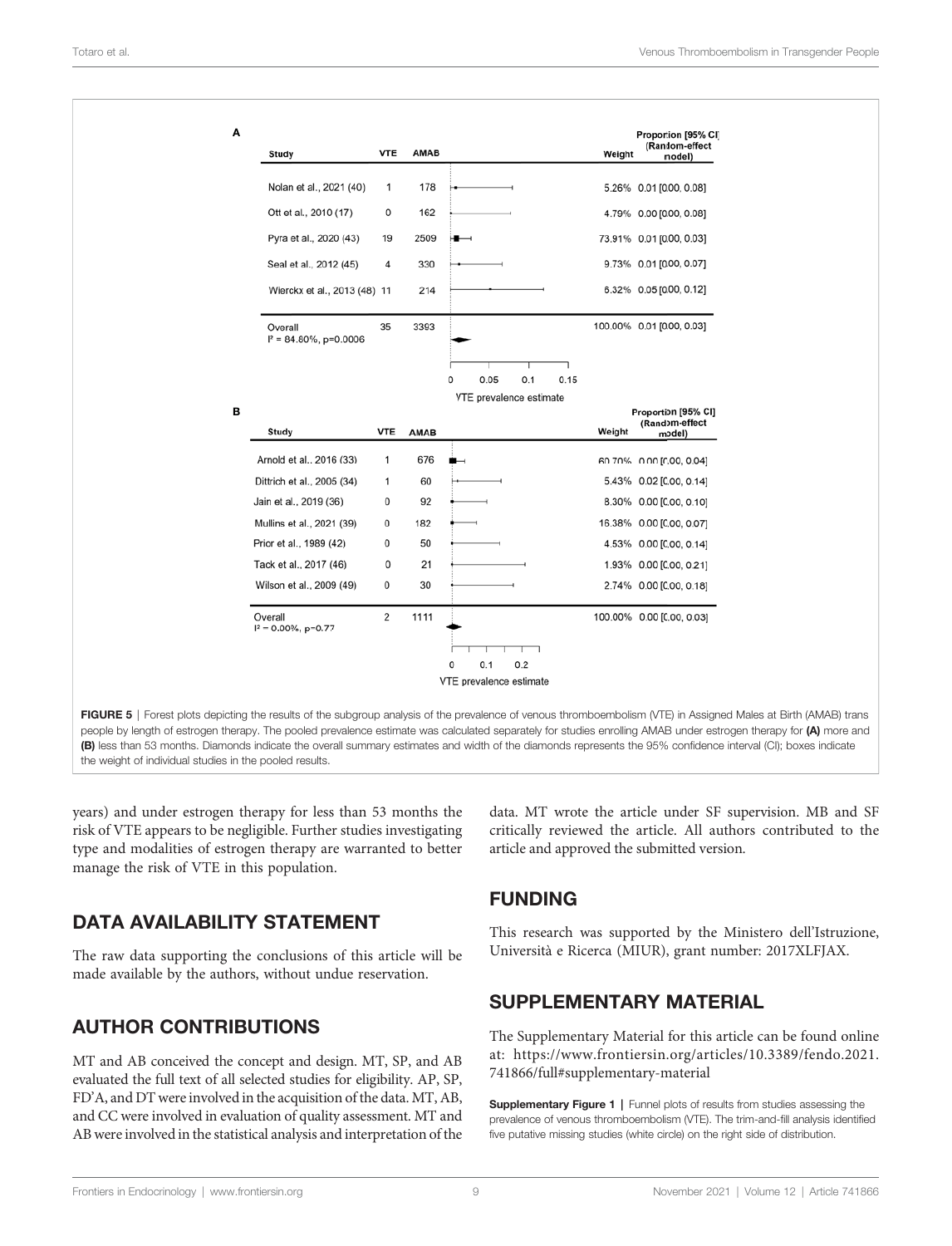# <span id="page-9-0"></span>**REFERENCES**

- 1. Dakić T. New Perspectives on Transgender Health in the Forthcoming 11th Revision of the International Statistical Classification of Diseases and Related Health Problems: An Overview of Gender Incongruence - Depathologization, Considerations and Recommendations for Practitioners. Psychiatr Danub (2020) 32(2):145–50. doi: [10.24869/psyd.2020.145](https://doi.org/10.24869/psyd.2020.145)
- 2. Collin L, Reisner SL, Tangpricha V, Goodman M. Prevalence of Transgender Depends on the "Case" Definition: A Systematic Review. J Sex Med (2016) 13 (4):613–26. doi: [10.1016/j.jsxm.2016.02.001](https://doi.org/10.1016/j.jsxm.2016.02.001)
- 3. Coleman E, Bockting W, Botzer M, Cohen-Kettenis P, DeCuypere G, Feldman J, et al. Standards of Care for the Health of Transsexual, Transgender, and Gendernonconforming People, Version 7. Int J Transgenderism (2012) 13:165–232. doi: [10.1080/15532739.2011.700873](https://doi.org/10.1080/15532739.2011.700873)
- 4. Hembree WC, Cohen-Kettenis PT, Gooren L, Hannema SE, Meyer WJ, Murad MH, et al. Endocrine Treatment of Gender-Dysphoric/Gender-Incongruent Persons: An Endocrine Society Clinical Practice Guideline. J Clin Endocrinol Metab (2017) 102(11):3869–903. doi: [10.1210/jc.2017-01658](https://doi.org/10.1210/jc.2017-01658)
- 5. Asscheman H, T'Sjoen G, Lemaire A, Mas M, Meriggiola MC, Mueller A, et al. Venous Thrombo-Embolism as a Complication of Cross-Sex Hormone Treatment of Male-to-Female Transsexual Subjects: A Review. Andrologia (2014) 46(7):791–5. doi: [10.1111/and.12150](https://doi.org/10.1111/and.12150)
- 6. Tangpricha V, den Heijer M. Oestrogen and Antiandrogen Therapy for Transgender Women. Lancet Diabetes Endocrinol (2017) 5(4):291–300. doi: [10.1016/S2213-8587\(16\)30319-9](https://doi.org/10.1016/S2213-8587(16)30319-9)
- 7. Khan J, Schmidt RL, Spittal MJ, Goldstein Z, Smock KJ, Greene DN. Venous Thrombotic Risk in Transgender Women Undergoing Estrogen Therapy: A Systematic Review and Metaanalysis. Clin Chem (2019) 65(1):57–66. doi: [10.1373/clinchem.2018.288316](https://doi.org/10.1373/clinchem.2018.288316)
- 8. Samuelsson E, Hägg S. Incidence of Venous Thromboembolism in Young Swedish Women and Possibly Preventable Cases Among Combined Oral Contraceptive Users. Acta Obstet Gynecol Scand (2004) 83(7):674–81. doi: [10.1111/j.0001-6349.2004.00574.x](https://doi.org/10.1111/j.0001-6349.2004.00574.x)
- 9. Lidegaard Ø, Nielsen LH, Skovlund CW, Skjeldestad FE, Lokkegaard E. Risk of Venous Thromboembolism From Use of Oral Contraceptives Containing Different Progestogens and Oestrogen Doses: Danish Cohort Study, 2001-9. BMJ (2011) 343:d6423. doi: [10.1136/bmj.d6423](https://doi.org/10.1136/bmj.d6423)
- 10. de Bastos M, Stegeman BH, Rosendaal FR, Van Hylckama Vlieg A, Helmerhorst FM, Stijnen T, et al. Combined Oral Contraceptives: Venous Thrombosis. Cochrane Database Syst Rev (2014) 3):CD010813. doi: [10.1002/](https://doi.org/10.1002/14651858.CD010813.pub2) [14651858.CD010813.pub2](https://doi.org/10.1002/14651858.CD010813.pub2)
- 11. Skeith L, Le Gal G, Rodger MA. Oral Contraceptives and Hormone Replacement Therapy: How Strong a Risk Factor for Venous Thromboembolism? Thromb Res (2021) 202:134–8. doi: [10.1016/j.thromres.2021.03.012](https://doi.org/10.1016/j.thromres.2021.03.012)
- 12. Canonico M, Oger E, Plu-Bureau G, Conard J, Meyer G, Lévesque H, et al. Estrogen and Thromboembolism Risk (ESTHER) Study Group. Hormone Therapy and Venous Thromboembolism Among Postmenopausal Women: Impact of the Route of Estrogen Administration and Progestogens: The ESTHER Study. Circulation (2007) 115(7):840–5. doi: [10.1161/](https://doi.org/10.1161/CIRCULATIONAHA.106.642280) [CIRCULATIONAHA.106.642280](https://doi.org/10.1161/CIRCULATIONAHA.106.642280)
- 13. Practice Committee of the American Society for Reproductive Medicine. Electronic Address: ASRM@asrm.org; Practice Committee of the American Society for Reproductive Medicine. Combined Hormonal Contraception and the Risk of Venous Thromboembolism: A Guideline. Fertil Steril (2017) 107 (1):43–51. doi: [10.1016/j.fertnstert.2016.09.027](https://doi.org/10.1016/j.fertnstert.2016.09.027)
- 14. Lidegaard Ø, Nielsen LH, Skovlund CW, Lokkegaard E. Venous Thrombosis in Users of non-Oral Hormonal Contraception: Follow-Up Study, Denmark 2001-10. BMJ (2012) 344:e2990. doi: [10.1136/bmj.e2990](https://doi.org/10.1136/bmj.e2990)
- 15. Sweetland S, Beral V, Balkwill A, Liu B, Benson VS, Canonico M, et al. Venous Thromboembolism Risk in Relation to Use of Different Types of Postmenopausal Hormone Therapy in a Large Prospective Study. J Thromb Haemost (2012) 10(11):2277–86. doi: [10.1111/j.1538-7836.2012.04919.x](https://doi.org/10.1111/j.1538-7836.2012.04919.x)
- 16. Ruszkowska B, Gadomska G, Bielis L, Gruszka M, Góralczyk B, Rość D, et al. Risk of Venous Thromboembolic Disease in Postmenopausal Women Taking Oral or Transdermal Hormone Replacement Therapy. J Zhejiang Univ Sci B (2011) 12(1):12–7. doi: [10.1631/jzus.B1000106](https://doi.org/10.1631/jzus.B1000106)
- 17. Ott J, Kaufmann U, Bentz E-K, Huber JC, Tempfer CB. Incidence of Thrombophilia and Venous Thrombosis in Transsexuals Under Cross-Sex

Hormone Therapy. Fertil Steril (2010) 93(4):1267–72. doi: [10.1016/](https://doi.org/10.1016/j.fertnstert.2008.12.017) [j.fertnstert.2008.12.017](https://doi.org/10.1016/j.fertnstert.2008.12.017)

- 18. Goldstein Z, Khan M, Reisman T, Safer JD. Managing the Risk of Venous Thromboembolism in Transgender Adults Undergoing Hormone Therapy. J Blood Med (2019) 10:209–16. doi: [10.2147/JBM.S166780](https://doi.org/10.2147/JBM.S166780)
- 19. van Adrichem RA, Debeij J, Nelissen RG, Schipper IB, Rosendaal FR, Cannegieter SC. Below-Knee Cast Immobilization and the Risk of Venous Thrombosis: Results From a Large Population-Based Case-Control Study. J Thromb Haemost (2014) 12(9):1461–9. doi: [10.1111/jth.12655](https://doi.org/10.1111/jth.12655)
- 20. van Vlijmen EF, Wiewel-Verschueren S, Monster TB, Meijer K. Combined Oral Contraceptives, Thrombophilia and the Risk of Venous Thromboembolism: A Systematic Review and Meta-Analysis. J Thromb Haemost (2016) 14(7):1393–403. doi: [10.1111/jth.13349](https://doi.org/10.1111/jth.13349)
- 21. Pomp ER, le Cessie S, Rosendaal FR, Doggen CJ. Risk of Venous Thrombosis: Obesity and Its Joint Effect With Oral Contraceptive Use and Prothrombotic Mutations. Br j Haematol (2007) 139(2):289–96. doi: [10.1111/j.1365-](https://doi.org/10.1111/j.1365-2141.2007.06780.x) [2141.2007.06780.x](https://doi.org/10.1111/j.1365-2141.2007.06780.x)
- 22. Pomp ER, Rosendaal FR, Doggen CJ. Smoking Increases the Risk of Venous Thrombosis and Acts Synergistically With Oral Contraceptive Use. Am J Hematol (2008) 83(2):97–102. doi: [10.1002/ajh.21059](https://doi.org/10.1002/ajh.21059)
- 23. Sandset PM. Mechanisms of Hormonal Therapy Related Thrombosis. Thromb Res (2013) 131 Suppl 1:S4–7. doi: [10.1016/S0049-3848\(13\)70009-4](https://doi.org/10.1016/S0049-3848(13)70009-4)
- 24. Kotamarti VS, Greige N, Heiman AJ, Patel A, Ricci JA. Risk for Venous Thromboembolism in Transgender Patients Undergoing Cross-Sex Hormone Treatment: A Systematic Review. J Sex Med (2021) 18(7):1280–91. doi: [10.1016/j.jsxm.2021.04.006](https://doi.org/10.1016/j.jsxm.2021.04.006)
- 25. Shamseer L, Moher D, Clarke M, Ghersi D, Liberati A, Petticrew M, et al. PRISMA-P Group. Preferred Reporting Items for Systematic Review and Meta-Analysis Protocols (PRISMA-P) 2015: Elaboration and Explanation. BMJ (2015) 350:g7647. doi: [10.1136/bmj.g7647](https://doi.org/10.1136/bmj.g7647)
- 26. Stroup DF, Berlin JA, Morton SC, Olkin I, Williamson GD, Rennie D, et al. Meta-Analysis of Observational Studies in Epidemiology: A Proposal for Reporting. Meta-Analysis Of Observational Studies in Epidemiology (MOOSE) Group. JAMA (2000) 283(15):2008–12. doi: [10.1001/](https://doi.org/10.1001/jama.283.15.2008) [jama.283.15.2008](https://doi.org/10.1001/jama.283.15.2008)
- 27. Bland M. Estimating Mean and Standard Deviation From the Sample Size, Three Quartiles, Minimum, and Maximum Estimating Mean and Standard Deviation From the Sample Size, Three Quartiles, Minimum, and Maximum. Int J Stat Med Res (2015) 4(1):57–64. doi: [10.6000/1929-6029.2015.04.01.6](https://doi.org/10.6000/1929-6029.2015.04.01.6)
- 28. Hoy D, Brooks P, Woolf A, Blyth F, March L, Bain C, et al. Assessing Risk of Bias in Prevalence Studies: Modification of an Existing Tool and Evidence of Interrater Agreement. J Clin Epidemiol (2012) 65(9):934–39. doi: [10.1016/](https://doi.org/10.1016/j.jclinepi.2011.11.014) [j.jclinepi.2011.11.014](https://doi.org/10.1016/j.jclinepi.2011.11.014)
- 29. Higgins JP, Thompson SG, Deeks JJ, Altman DG. Measuring Inconsistency in Meta-Analyses. BMJ (2003) 327(7414):557–60. doi: [10.1136/bmj.327.7414.557](https://doi.org/10.1136/bmj.327.7414.557)
- 30. Sterne JA, Egger M. Funnel Plots for Detecting Bias in Meta-Analysis: Guidelines on Choice of Axis. J Clin Epidemiol (2001) 54(10):1046–55. doi: [10.1016/s0895-4356\(01\)00377-8](https://doi.org/10.1016/s0895-4356(01)00377-8)
- 31. Begg CB, Mazumdar M. Operating Characteristics of a Rank Correlation Test for Publication Bias. Biometrics (1994) 50(4):1088–101. doi: [10.2307/2533446](https://doi.org/10.2307/2533446)
- 32. Duval S, Tweedie R. Trim and Fill: A Simple Funnel-Plot-Based Method of Testing and Adjusting for Publication Bias in Meta-Analysis. Biometrics (2000) 56(2):455–63. doi: [10.1111/j.0006-341x.2000.00455.x](https://doi.org/10.1111/j.0006-341x.2000.00455.x)
- 33. Arnold JD, Sarkodie EP, Coleman ME, Goldstein DA. Incidence of Venous Thromboembolism in Transgender Women Receiving Oral Estradiol. J Sex Med (2016) 13(11):1773–7. doi: [10.1016/j.jsxm.2016.09.001](https://doi.org/10.1016/j.jsxm.2016.09.001)
- 34. Dittrich R, Binder H, Cupisti S, Hoffmann I, Beckmann MW, Mueller A. Endocrine Treatment of Male-to-Female Transsexuals Using Gonadotropin-Releasing Hormone Agonist. Exp Clin Endocrinol Diabetes (2005) 113 (10):586–92. doi: [10.1055/s-2005-865900](https://doi.org/10.1055/s-2005-865900)
- 35. Getahun D, Nash R, Flanders WD, Baird TC, Becerra-Culqui TA, Cromwell L, et al. Cross-Sex Hormones and Acute Cardiovascular Events in Transgender Persons: A Cohort Study. Ann Intern Med (2018) 169(4):205–13. doi: [10.7326/M17-2785](https://doi.org/10.7326/M17-2785)
- 36. Jain J, Kwan D, Forcier M. Medroxyprogesterone Acetate in Gender-Affirming Therapy for Transwomen: Results From a Retrospective Study. J Clin Endocrinol Metab (2019) 104(11):5148–56. doi: [10.1210/jc.2018-02253](https://doi.org/10.1210/jc.2018-02253)
- 37. Kozato A, Fox GWC, Yong PC, Shin SJ, Avanessian BK, Ting J, et al. No Venous Thromboembolism Increase Among Transgender Female Patients